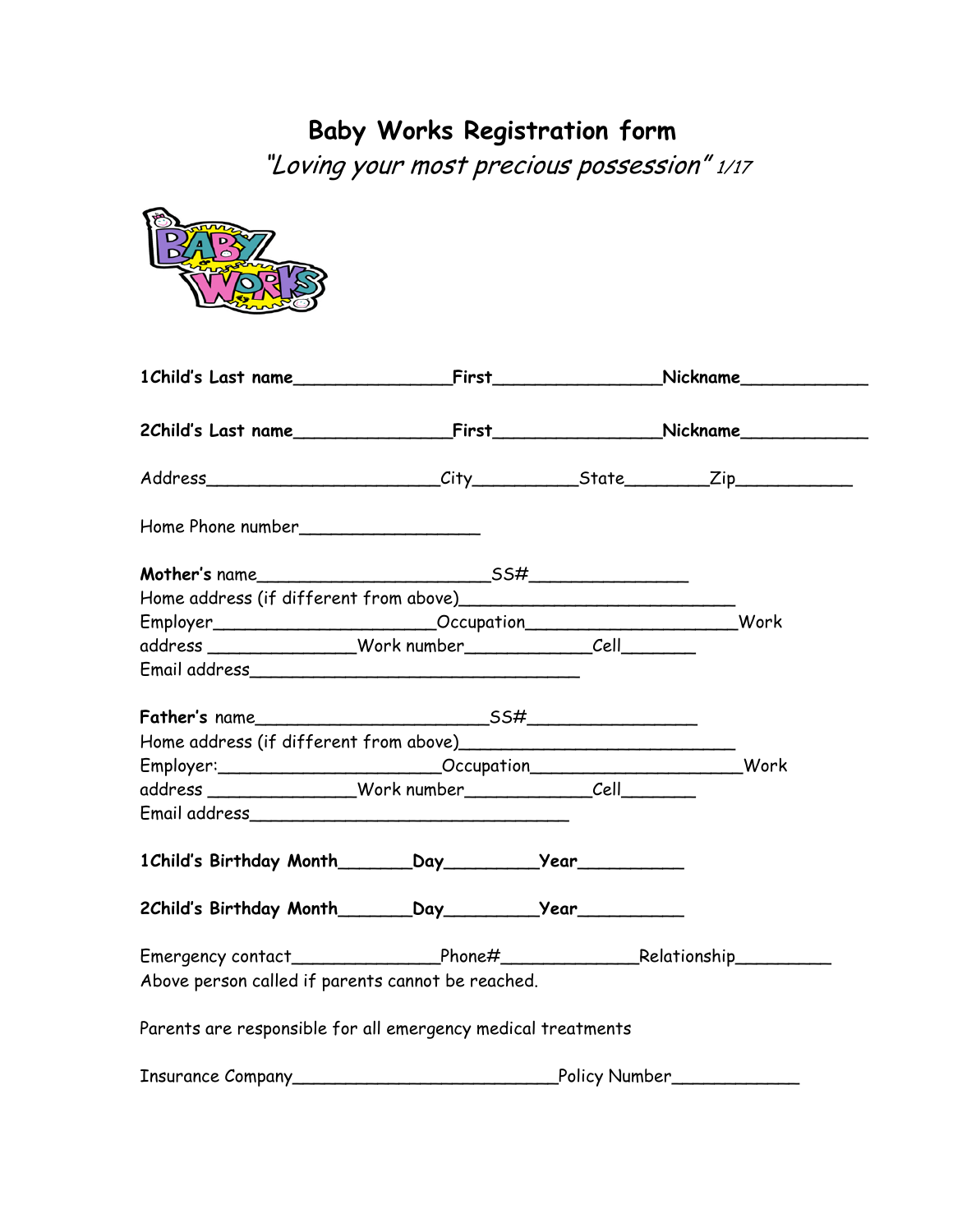Any **Allergies**\_\_\_\_\_\_\_\_\_\_\_\_\_\_\_\_\_\_\_\_\_\_\_\_\_\_\_\_\_\_\_\_\_\_\_\_\_\_\_\_\_\_\_\_\_\_

Special Requests\_\_\_\_\_\_\_\_\_\_\_\_\_\_\_\_\_\_\_\_\_\_\_\_\_\_\_\_\_\_\_\_\_\_\_\_\_\_\_\_\_\_\_

Any Illness or unusual condition

Other Childcare Centers attended in Casper\_\_\_\_\_\_\_\_\_\_\_\_\_\_\_\_\_\_\_\_\_\_\_\_

Child's Physician\_\_\_\_\_\_\_\_\_\_\_\_\_\_\_\_\_\_ Phone#\_\_\_\_\_\_\_\_\_\_\_\_\_

| Daily Care Hours |       |    |  |
|------------------|-------|----|--|
| Monday           |       | Т٥ |  |
| Tuesday          | From  | Т٥ |  |
| Wednesday        |       | Т٥ |  |
| Thursday         | From  | Т٥ |  |
| Friday           | From_ | Т٥ |  |

Only the following person(s) may remove my child (ren) from Baby Works without previous notice

| Name                  | Phone |
|-----------------------|-------|
| Relationship to child |       |
| Name                  | Phone |
| Relationship to child |       |

**Waiver:** I hereby agree to waive any liability for Kids Works LLC/Baby Works, in case of an accident, incident, or occurrence which happens while my child is at Kids Works LLC/ BabyWorks or is on the premises of Baby Works. I also agree to allow any supervisor at Kids Works LLC/ Baby Works to administer emergency medical care or to admit my child to see a doctor or go to the hospital in case of emergency.

At Baby Works our primary concern is for the safety of our most important assets, our customers. We will do everything in our power to prevent accident or injury to our customers. Unfortunately, accidents do happen no matter how closely the children are supervised. Baby Works accepts no financial or legal responsibility.

I do hereby forever release and discharge Kids Works LLC/Baby Works from any claims, demands, injuries, damages, actions or causes of action and from all acts of active or passive negligence on the part of such company, corporation, LLC, its servants, agents or employees.

Payment: **I agree to pay for services provided for my child (ren) at time of service**. I also agree to pay all costs for collections and reasonable attorney's fees, in case the account goes to collection. If you intend to discontinue our services for P/T, M/T or F/T childcare, written notice must be given two weeks prior.

Tax statements and EIN # are available at the end of the year when account balances are paid in full.

| Parent signature | Date |
|------------------|------|
|                  |      |

| Parent signature |  |
|------------------|--|
|------------------|--|